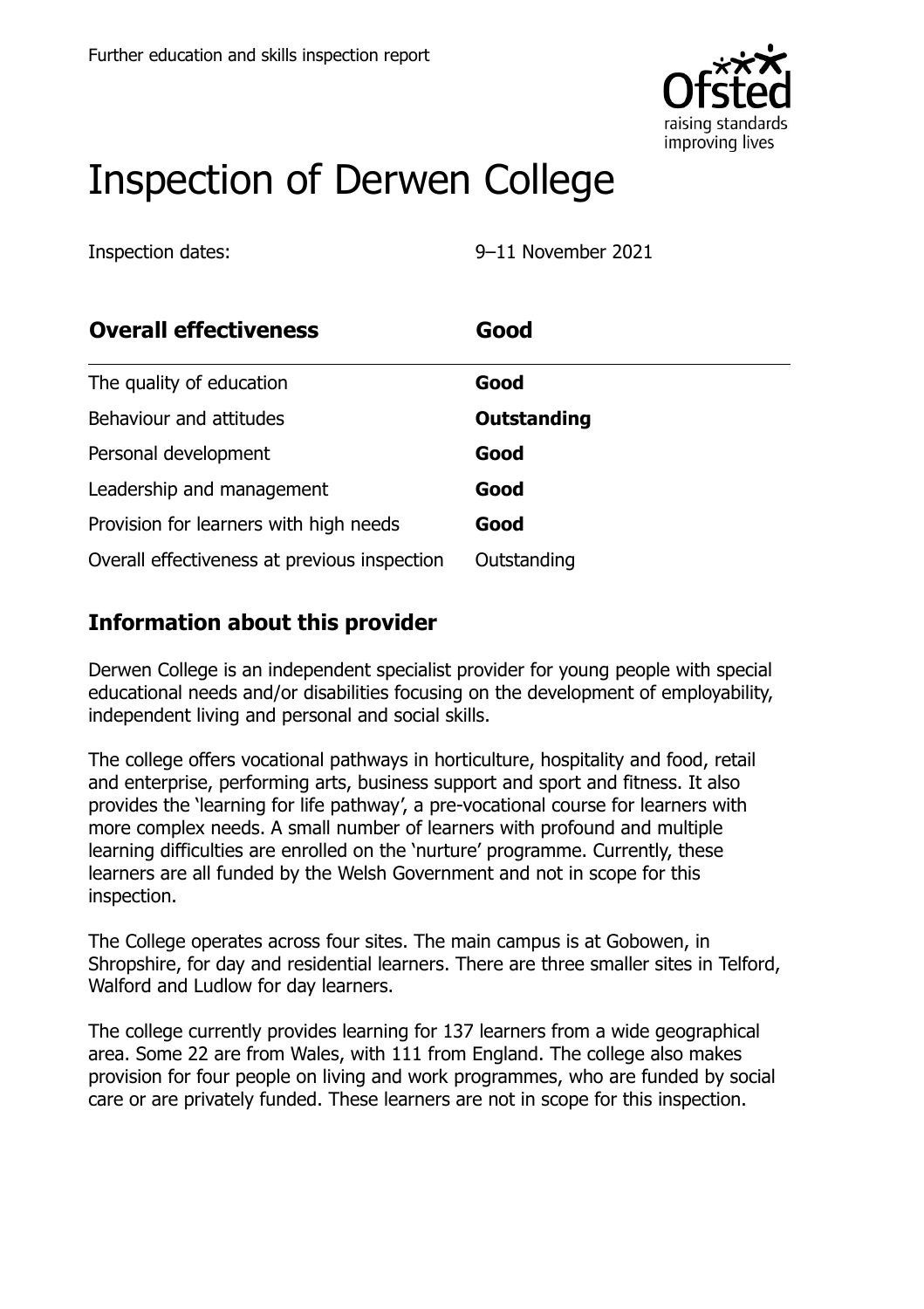

## **What is it like to be a learner with this provider?**

Learners feel safe and enjoy their time at the college.

Learners are well supported during their transition to college. Staff provide them with helpful advice on course choices and ensure that they receive the academic, personal and therapeutic support that they need to work towards their aspirations.

Learners become more independent in their personal lives. Through regular tutorials, learners participate in discussions and take more control of their decisionmaking. They improve their ability to travel, shop, cook and manage their personal laundry. As they acquire these skills, they move successfully into more independent living arrangements.

Learners attend their education and work commitments punctually and with enthusiasm. With the support of staff, and the consistent use of behaviour contracts, learners follow rules and routines well in working environments. Most learners make good progress. Learners take pride in their achievements and are keen to learn more.

Learners benefit from a wide range of extra-curricular activities. For example, during evenings and weekends, learners can participate in sports and a planned schedule of trips to theatres, lunches and shops, which improve their social skills. Learners on the Duke of Edinburgh's Award scheme (Gold, Silver and Bronze levels) develop good teamwork, communication and physical skills.

Learners are encouraged to join the thriving student union and to represent their fellow students, including the views of ethnic minority groups and lesbian, gay, bisexual and transgender students. Representatives improve their communication skills and negotiate improvements for the benefit of all learners.

Learners receive regular and impartial careers advice from highly qualified careers advisers. Learners also take part in national careers week to sample a variety of options available to them. Learners are well prepared for when they leave the college. Staff continue to support them in subsequent months.

#### **What does the provider do well and what does it need to do better?**

Senior leaders have created a caring, calm and inclusive environment for staff and students. Staff are well trained in supporting good behaviours. Staff have high standards and clear expectations of learners' behaviour. As a result, staff support learners well. Learners' behaviour and attitudes are exceptional, and they make good progress in their vocational courses and independent living skills.

Senior leaders have developed a curriculum which reflects local authority needs and student demands. For example, working with Telford local authority, they have developed provision in business support, sales and marketing. They have adapted the creative arts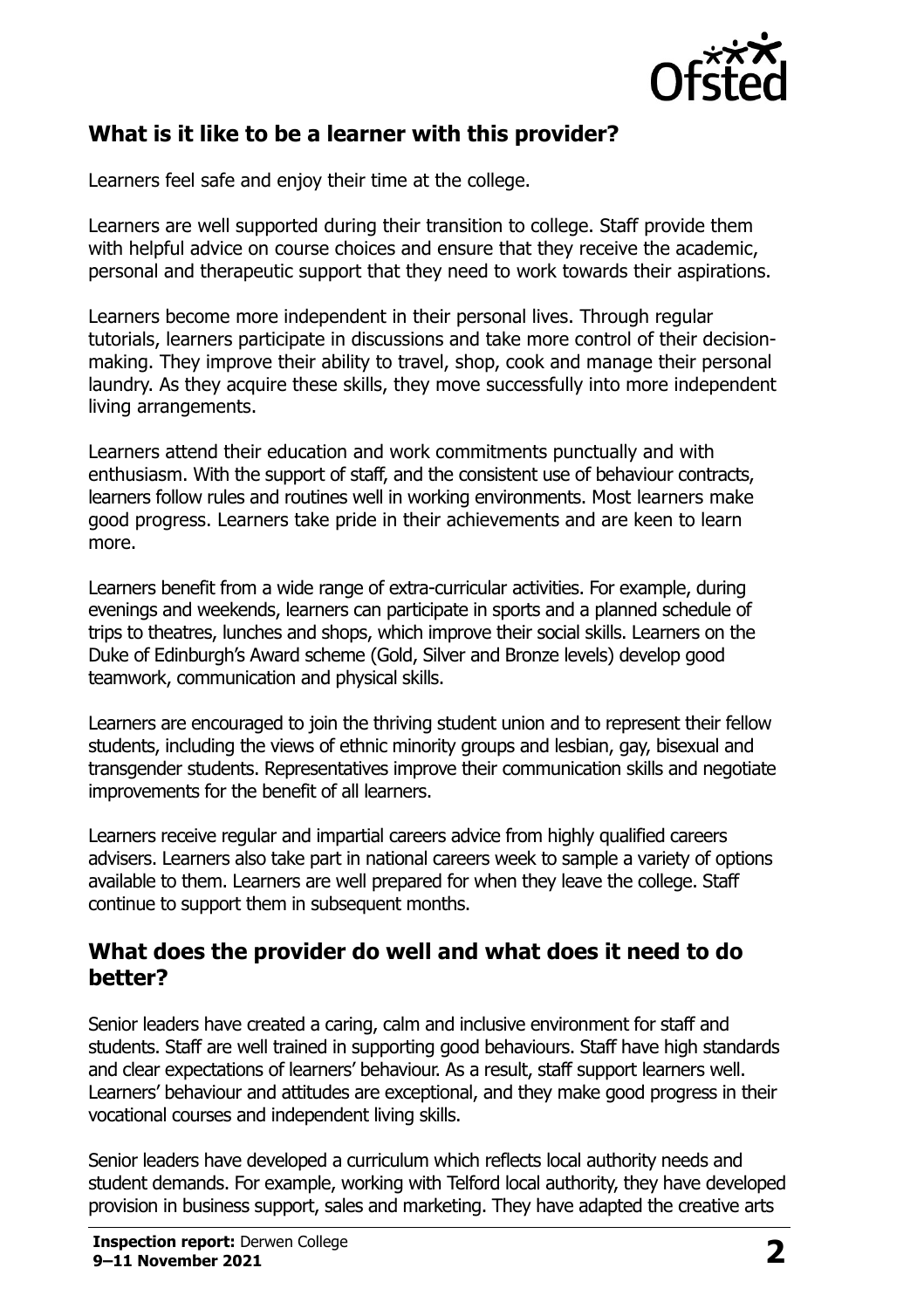

curriculum to focus on performing arts, and they have introduced a sports and fitness pathway at Walford. They anticipate that this curriculum will provide better employment opportunities for their learners. It is, however, too early to see the impact.

During the pandemic, senior leaders invested in innovative ways of providing students access to realistic work opportunities. For example, they developed internal placement opportunities through a charity shop and a food takeaway outlet. Students continued to develop their vocational skills during this time.

Most teaching facilities are currently good, and managers have plans to improve them. Within performing arts, there are extensive rehearsal and practical spaces. Within horticulture, learners can access a walled garden, a garden centre, large greenhouses and the college grounds. As a result, they can experience different areas of horticulture, including grounds work, general clearance, potting and planting and basic maintenance using a variety of tools.

Leaders plan vocational pathways well. After a period of core skill development, teachers help learners to apply their knowledge, skills and behaviours in internal and external work placements. Leaders have established industry champions who ensure that teachers train learners in the most up-to-date approaches and procedures for the sector.

Within hospitality, sport and horticulture, teachers plan and order the curriculum logically. Learners develop significant new knowledge and skills. For example, within hospitality, learners establish good hygiene and use knives safely, before moving on to more advanced food preparation skills. In horticulture, learners understand the basic skills to prepare and look after winter-flowering plants. Over time, they learn how to use power tools within a controlled environment. As a result, learners can undertake more challenging and varied tasks.

Learners use technical vocabulary well. For example, in horticulture, they know the names of the tools they are using and the names of many of the trees and plants found across the college campus. In sport and fitness, learners can talk about respiration and how this is important not only in general activity but also in playing sport.

Teachers are well qualified and experienced in their vocational areas. They provide clear demonstrations and verbal feedback, which enables learners to make progress. However, a few learners would benefit from receiving a permanent record of what has gone well, what they have done incorrectly and what they need to do to improve.

Leaders prepare realistic work placements for learners within the college campuses. For example, learners will work in the Garden Café, The Vintage Advantage charity shop, Hotel 751 and the extensive gardens. Learners develop industry-standard skills, which help them to find employment on leaving the college.

Within performing arts, students participate enthusiastically in public performances. They experience performing in different styles and settings. They build their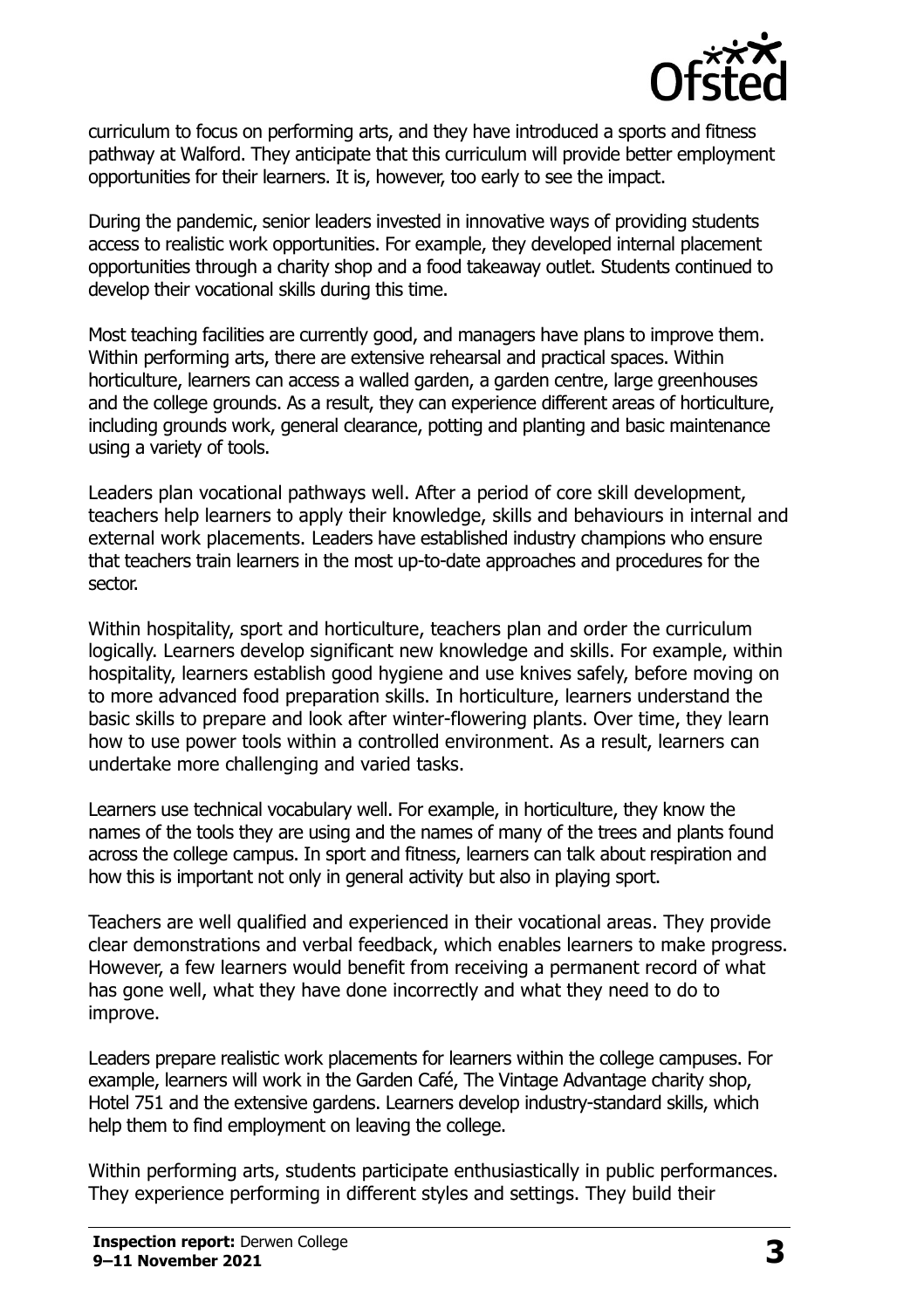

confidence. However, within the core skills section of the performing arts curriculum, teachers do not plan in sufficient detail what they will teach and what individual learners need to learn. Teachers do not systematically provide learners with the opportunity to repeat or practise specific knowledge and routines, so that they become more automatic.

Leaders find and support excellent external work placements across the vocational pathways. For example, learners in hospitality undertake placements in Premier Inn hotels and learn how to strip and prepare hotel bedrooms ready for guests. Learners use a digital application, devised jointly by the college and the employer, to remind them of the routines.

Most learners gain knowledge of how to conduct personal relationships through the planned personal, social and health education programme. Managers provide relationship and sex education to selected learners based on a risk assessment. They intend to extend this provision to all learners in line with their needs. However, at the time of the inspection, we identified a very small number of learners with recorded sexualised behaviour who had not yet received the support they needed.

Leaders have developed a well-designed supported internship programme. It is currently for a small number of learners. Teachers provide them with an individualised package of learning and support, which helps them to succeed in their internship. An intern in the garden centre is having a positive impact on the merchandising for Christmas.

Leaders and managers track the destinations of leavers well. They use this information to reflect on and change the shape of the curriculum to meet the needs of learners. Just over half the leavers in 2021 have positive destinations, including paid and voluntary work and internships.

Nearly all leavers are deemed ready for supported independent living. At the time of the inspection, about a third were in supported independent living, with a quarter still with their family pending confirmation of suitable arrangements for supported living.

Governors are highly experienced within the education and care sector. They use their experience well to scrutinise the information they receive from senior leaders, managers and staff. They provide strong and appropriate support and challenge to senior managers.

Leaders do not ensure that the smaller number of learners with more complex needs on the pre-vocational course make the progress of which they are capable. Teachers provide learning activities but do not plan for, and teach, the small but challenging steps that learners need to complete to make progress.

### **Safeguarding**

The arrangements for safeguarding are effective.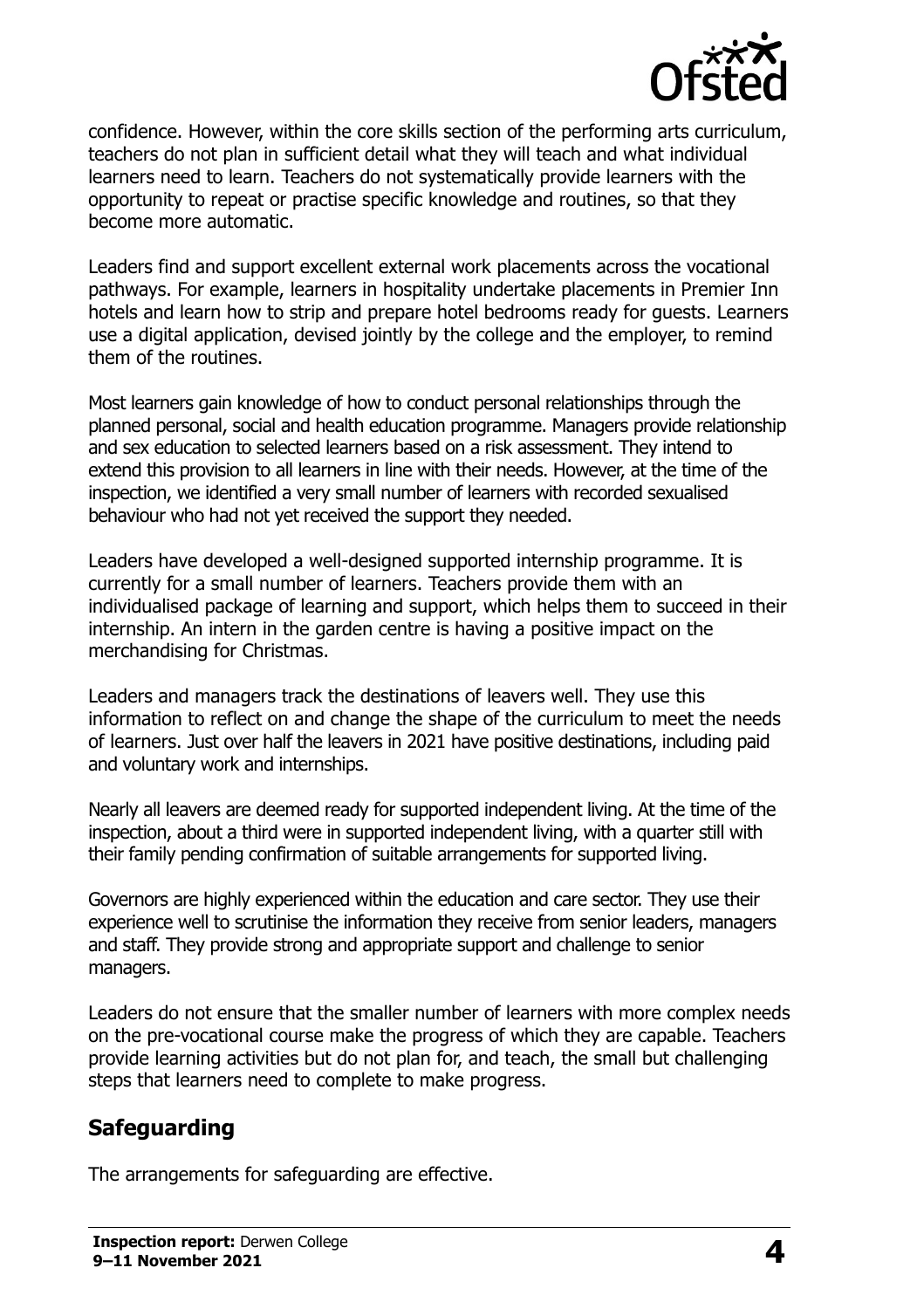

Senior leaders have recently expanded the safeguarding team. There are trained designated safeguarding leads or deputies on the main and satellite sites. Leaders ensure that training is updated and completed in a timely way. Managers ensure that staff are recruited in line with safer recruitment policies. Managers have appropriate policies in place to meet the legal requirements in relation to the support needs of students. Staff have put in place appropriate procedures to track and monitor the administration of medication. Staff plan well to minimise the risks to learners at work and in the classroom.

Safeguarding leads have developed a comprehensive system for recording, monitoring and responding to safeguarding incidents for students. The number of reportable incidents to external agencies has reduced over the last three years.

Leaders inform governors of changes to policies and safeguarding incidents. Governors have a comprehensive understanding of the recent Care Quality Commission inspection, action plan and progress made against this action plan.

#### **What does the provider need to do to improve?**

- Leaders should provide learners with a permanent record of what they have done well, what they have done incorrectly and what they need to improve so that learners gain greater control of their learning.
- Leaders should improve the curriculum for learners with complex needs by planning for and teaching the small but challenging steps that learners need, to make the progress of which they are capable.
- Leaders should improve the core skills part of the performing arts curriculum by deciding the fundamental knowledge, skills and behaviours that they want to teach. Teachers must then provide learners with planned opportunities to practise and repeat them so that learners become more fluent.
- Leaders should swiftly provide relationships and sex education for all learners at the appropriate level for their emotional, behavioural and cognitive development, so that the risk of making poor decisions about sexual behaviour is reduced.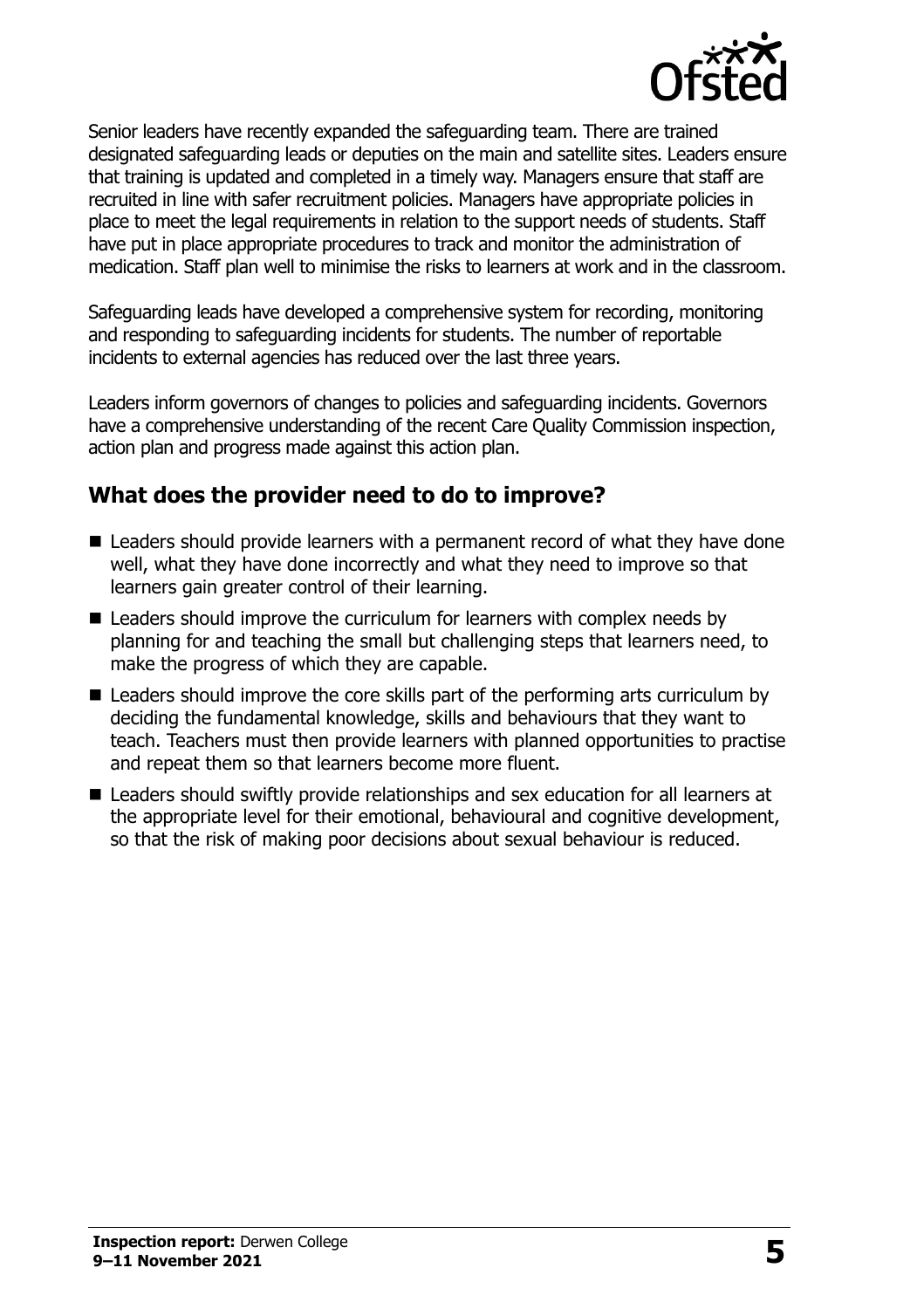

|  | <b>Provider details</b> |
|--|-------------------------|
|  |                         |

| Unique reference number     | 133173                         |
|-----------------------------|--------------------------------|
| <b>Address</b>              | Whittington Road               |
|                             | Gobowen                        |
|                             | Oswestry                       |
|                             | Shropshire                     |
|                             | <b>SY11 3JA</b>                |
| <b>Contact number</b>       | 01691661234                    |
| Website                     | www.derwen.ac.uk               |
| <b>Principal/CEO</b>        | Meryl Green                    |
| <b>Provider type</b>        | Independent specialist college |
| Date of previous inspection | 20-22 April 2016               |
| <b>Main subcontractors</b>  | <b>None</b>                    |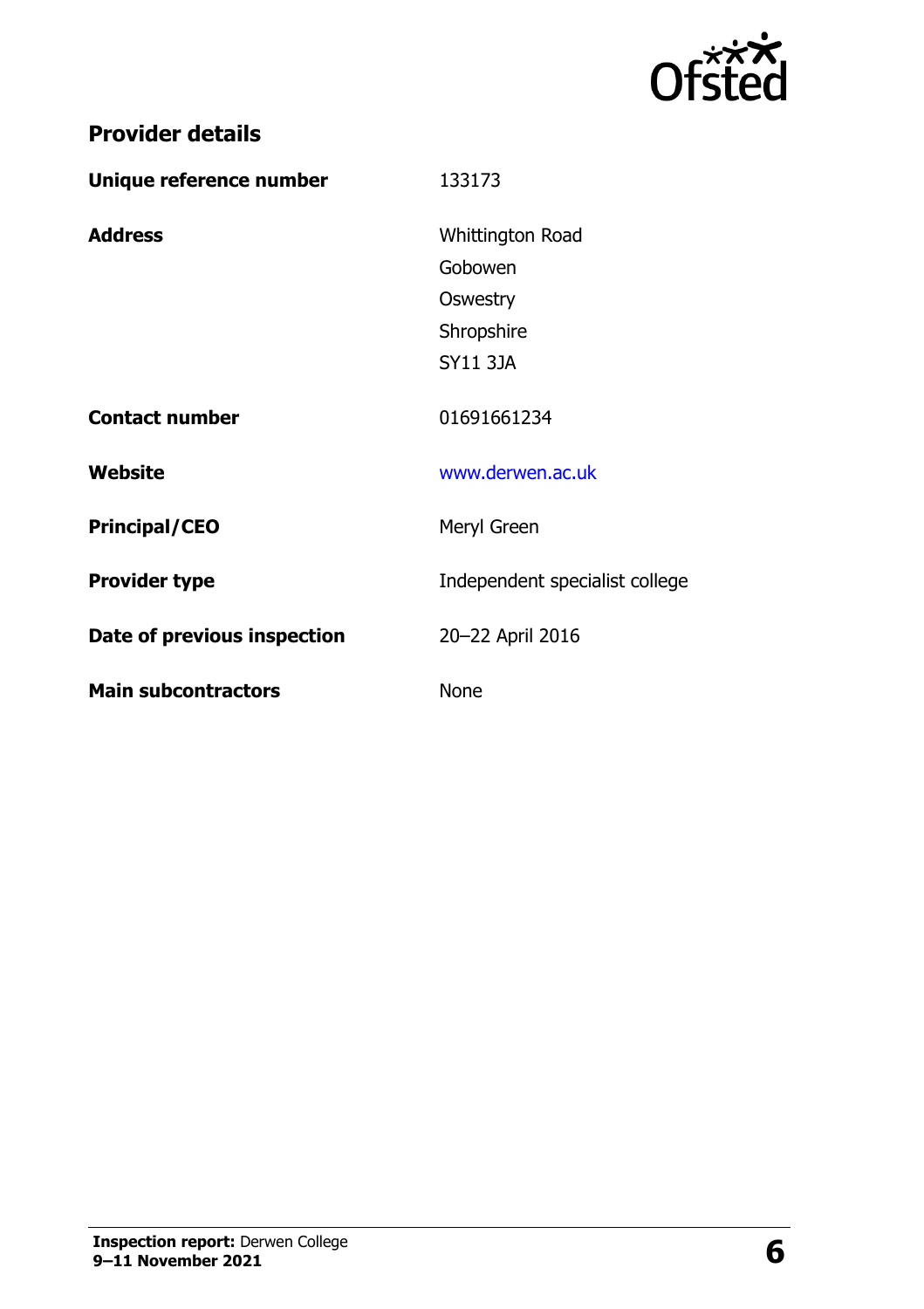

# **Information about this inspection**

The inspection team was assisted by the quality manager, as nominee. Inspectors took account of the provider's most recent self-assessment report and development plans, and the previous inspection report. The inspection was carried out using the [further education and skills inspection handbook](http://www.gov.uk/government/publications/further-education-and-skills-inspection-handbook-eif) and took into account all relevant provision at the provider. Inspectors collected a wide range of evidence to inform judgements, including visiting learning sessions, scrutinising learners' work, seeking the views of learners, staff and other stakeholders, and examining the provider's documentation and records.

#### **Inspection team**

Martin Ward, lead inspector **Her Majesty's Inspector** Andrea Dill-Russell **Her Majesty's Inspector** Stuart Collett **Her Majesty's Inspector** Jane Young **Department Control** Control Ofsted Inspector Kay Hedges **Contract Contract Contract Contract Contract Contract Contract Contract Contract Contract Contract Contract Contract Contract Contract Contract Contract Contract Contract Contract Contract Contract Contract Con**